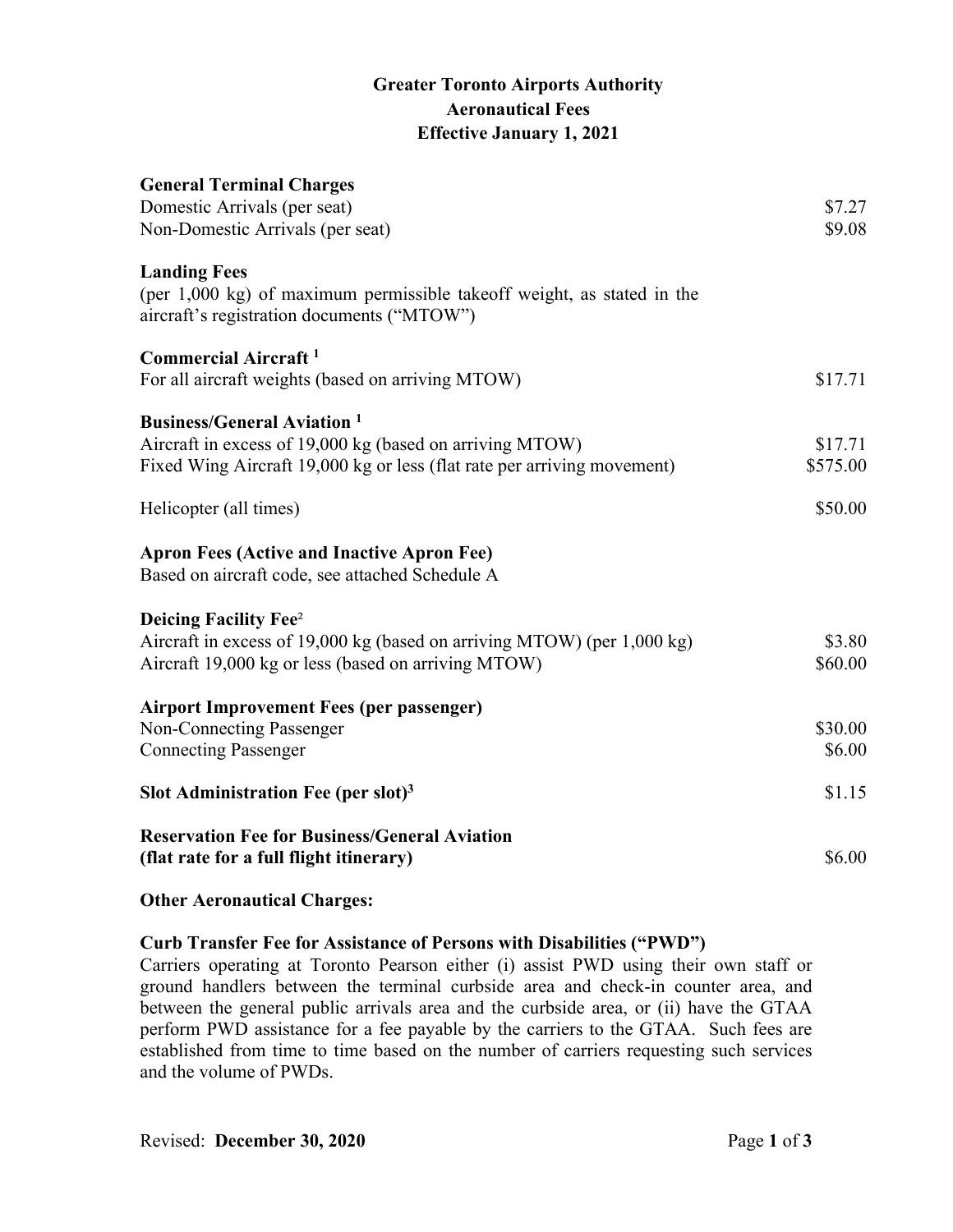**All amounts are in Canadian dollars.** 

**All above fees do not include applicable taxes (including HST).**

**All weights refer to Maximum Takeoff Weight (MTOW), in kilograms (rounded up to the nearest 1,000 kilograms). Conversion rate 1 kilogram = 2.2046 pounds.** 

#### **Notes:**

- 1. All flights that operate without approval between 0030 and 0630 will be charged 16 times the applicable landing fee for arrivals and departures. Aircraft which are ICAO Annex 16, Volume 1, Chapter 2 equivalent will not be granted approval.
- 2. Deicing fees do not include charges for deicing fluid, which is payable to a thirdparty provider arranged by the air carrier community.
- 3. Applicable to all carriers, based on end state slot holding and invoiced twice annually in April and November; exemption granted to carriers with less than 10 slots per season.

#### **Schedule A**

|                         |                                   |                              | <b>Maximum Time to be Charged per</b><br><b>Movement (minutes)</b> |                                  |             |
|-------------------------|-----------------------------------|------------------------------|--------------------------------------------------------------------|----------------------------------|-------------|
| <b>Aircraft</b><br>Code | <b>Type of</b><br><b>Movement</b> | <b>Rates per 1</b><br>minute | <b>Arrival</b><br>(Terminator)                                     | <b>Departure</b><br>(Originator) | <b>Turn</b> |
| <b>B</b> or less        | <b>Bridged</b>                    | \$2.42                       | 45                                                                 | 45                               | 90          |
|                         | Walkout                           | \$1.24                       | 45                                                                 | 45                               | 90          |
|                         | Hardstand                         | \$1.65                       | 45                                                                 | 45                               | 90          |
| $\overline{C}$          | <b>Bridged</b>                    | \$2.83                       | 45                                                                 | 60                               | 105         |
|                         | Walkout                           | \$1.44                       | 45                                                                 | 60                               | 105         |
|                         | Hardstand                         | \$1.91                       | 45                                                                 | 60                               | 105         |
| D                       | <b>Bridged</b>                    | \$5.92                       | 90                                                                 | 115                              | 205         |
|                         | Walkout                           | \$2.99                       | 90                                                                 | 115                              | 205         |
|                         | Hardstand                         | \$3.97                       | 90                                                                 | 115                              | 205         |
| E                       | <b>Bridged</b>                    | \$7.62                       | <b>120</b>                                                         | 150                              | 270         |
|                         | Walkout                           | \$3.81                       | <b>120</b>                                                         | <b>150</b>                       | <b>270</b>  |
|                         | Hardstand                         | \$5.10                       | <b>120</b>                                                         | 150                              | 270         |
| F                       | <b>Bridged</b>                    | \$9.94                       | <b>120</b>                                                         | 150                              | 270         |
|                         | Walkout                           | \$4.94                       | <b>120</b>                                                         | 150                              | 270         |
|                         | <b>Hardstand</b>                  | \$6.59                       | 120                                                                | 150                              | 270         |

#### **Active Apron Fees – Time Used up to the Maximum Active Time**